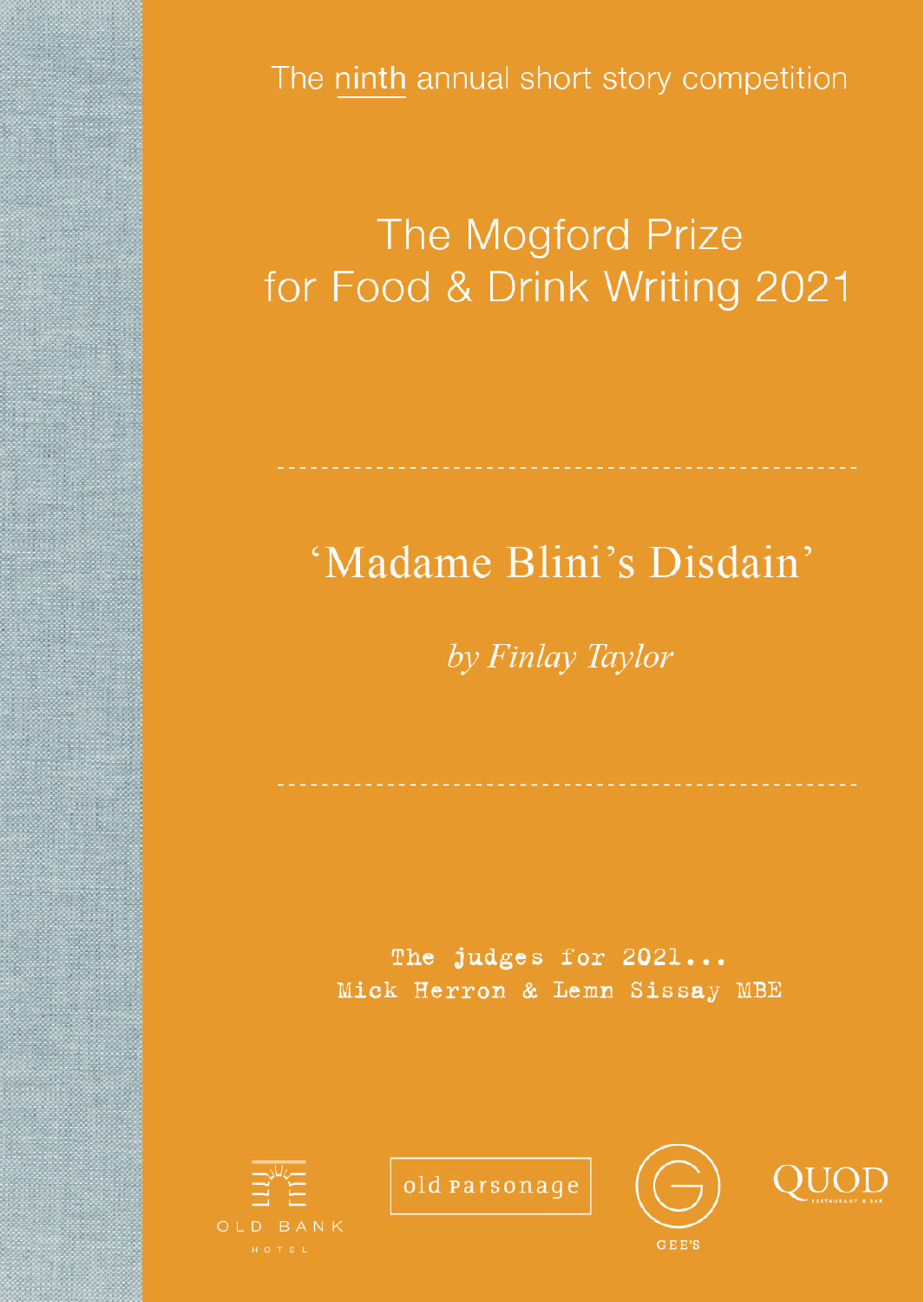'Madame Blini's Disdain'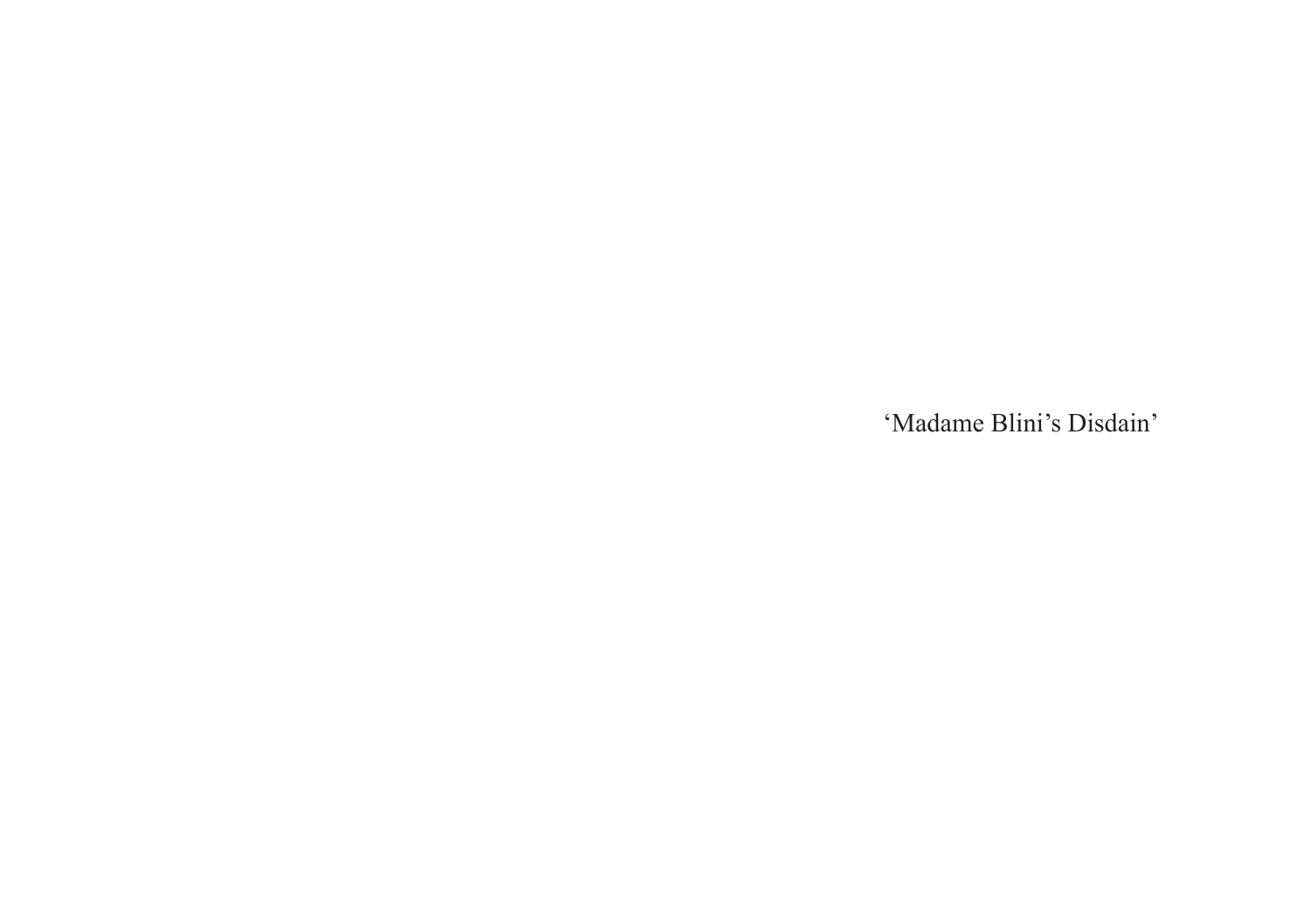The first thing you need to know about Madame Blini is she only eats in bed.

I go to *her*.

That the once great Arlo Gegenschmäcker should be reduced to such servitude is a tragedy. Alas, what the client wants, the client gets. We can inspire and we can encourage, but ultimately we must always obey. Whether on a hundred foot-yacht in the Caribbean or an alpine lodge in Davos, it's the client's prerogative to eat where they want. Thankfully, that place is usually a table – but not for Madame Blini. Here, in the basement of the Paris townhouse she calls home, she takes her meals on a sea of velour cushions, propped up by pillows, surrounded by the trinkets with which she fills her bed. Why is a table so important, you ask? Are you not being paid well for your work, Arlo? Well, some things in life are worth more than money. Respect, for instance.

You see, for the once great Arlo Gegenschmäcker, a table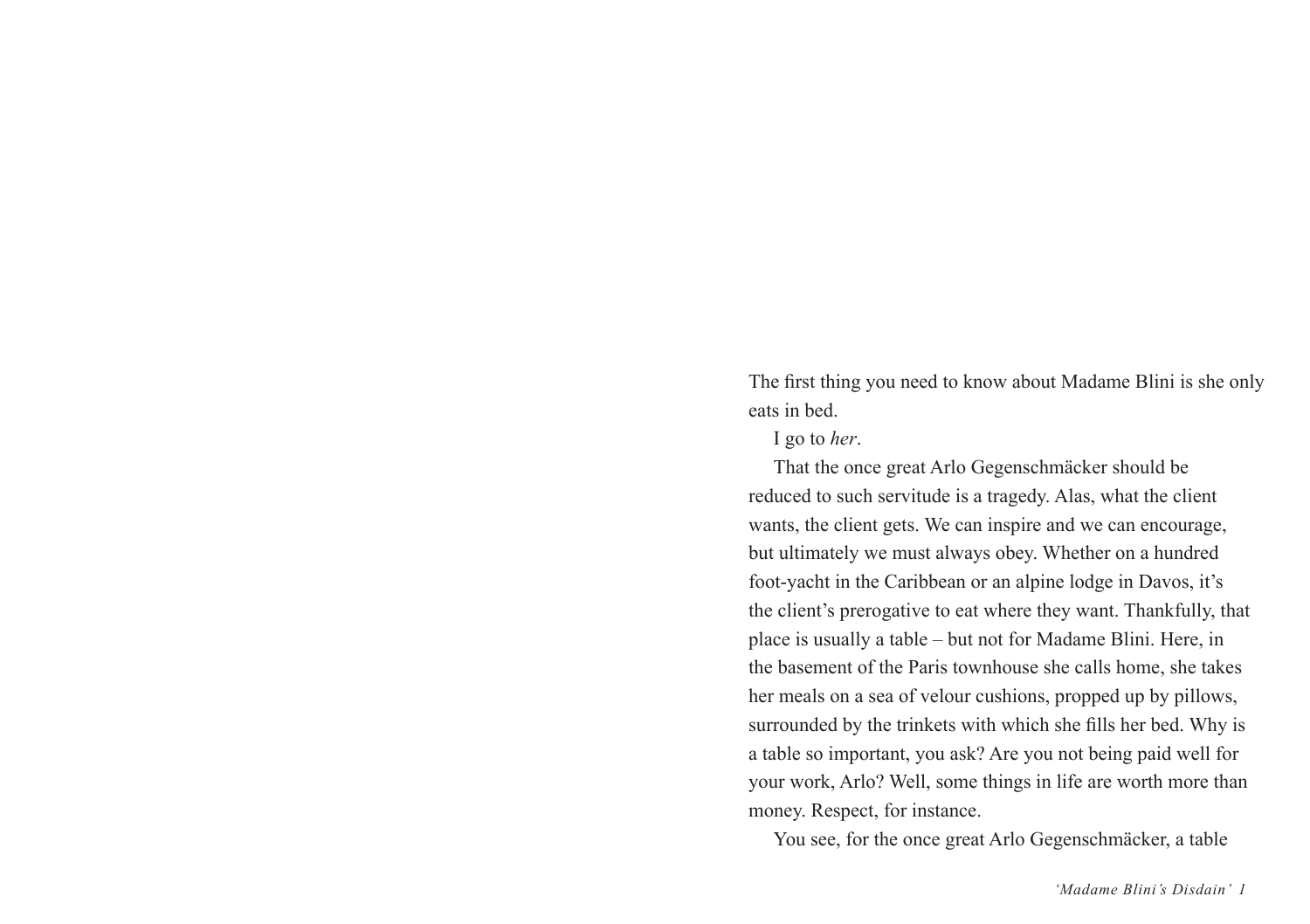was not simply a place upon which to eat, but a canvas upon which high art could be served. I did not cook meals; I created experiences – journeys through the lands of smell and taste. To have Arlo in your kitchen was to invite a tantric, dayslong voyage of pleasure into your house, where plate after plate of impossible flavours and unimaginable textures met ramekins of impish titillation and glasses of liquid poetry. Five years ago, to be catered for by Arlo Gegenschmäcker was to participate in a theatre of the absurd, a circus for the senses in which no participant was safe. Here, in Madame Blini's basement, those days seem a lifetime ago.

Serving her in bed is not even the worst part, for that would be her eyes. Those cold, unblinking, merciless black eyes. I cannot escape them even in sleep, alongside those wispy white curls that frame her face, her protruding nose and those thankless eyes, as black and impenetrable as the ocean floor. It is the eyes that matter, for it is the eyes in which my life's work is reflected.

Molecular gastronomy is not so much a skill as a mindset, a psychology underpinning the frozen nitrogen ice cream and wafer-thin shavings of tripe carpaccio. There are many facets to this worldview, but principle among them is provocation. Gastronomists such as myself seek *reaction*, be it shock, surprise, wonder or awe. Our creations are engineered to force a response, and were it not for my current predicament I would not have discovered just how vital that response is to our craft. For without that reaction, what are we doing? Why do we

dedicate our days to pushing the boundaries of what society deems edible?

My theory is that, at its core, cooking is about power. It is a teasing dance, a dialogue between cook and diner. I show you my menu, a carte which does not provide choice; it merely states the order in which you will receive my creations. On paper, these dishes may revile you, may make you gag. You may even feel regret at your decision to pay a thousand euro deposit for the table.

"Beetroot tartare in a reclaimed sewage water glaze…how could that possibly taste good?", you think.

But then, as that first bite enters your mouth, your tongue acquiesces to the earthy sweetness of the pulped vegetable, accentuated and augmented by the syrupy, faecal notes of the sewage glaze; and sure enough your eyes follow suit, as they close in wonder, keen to savour the unfathomable taste, before your vocal chords join in as you purr and groan at the sheer unbridled pleasure that minutes before seemed inconceivable.

*That* is the moment I seek. *That* is a chef's power. The power to make you helpless. To render you a groaning, blinded mess. To tease you with a menu that seems beyond repugnance, only to dazzle you with a flavour and succulence only I could provide.

It is the absence of such reaction that turns my current days hollow, in service of this old girl who sits in her bed, staring me down as I bring plate after plate and bowl after bowl, culinary revolution after sensory world-first. She merely stares, then eats, then licks her lips and stares again, waiting for me to

 *2 'Madame Blini's Disdain' 'Madame Blini's Disdain' 3*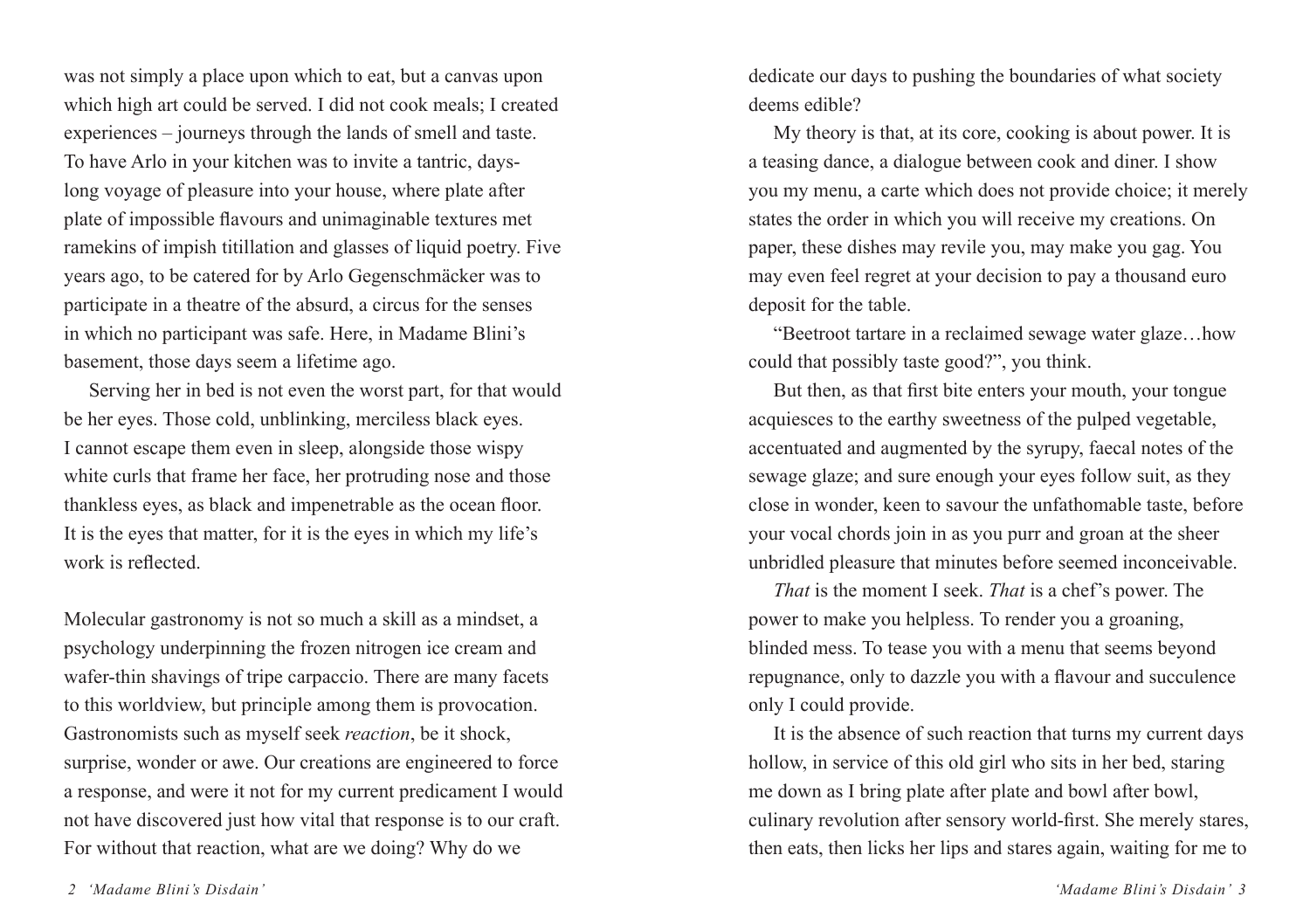retrieve the empty dish and return with my next attempt. If my life's work is to provoke, the black eyes of Madame Blini are my Everest.

I began working for the Chatelle family decades ago. Initially the work was less frequent, a birthday party here, a wedding anniversary there; but gradually the marks I left on their taste buds became too difficult for them to ignore. No longer content to have me solely cater their parties, they took me on as their private chef, meaning I followed in tow as they traversed the globe; from Paris to Dubai, Mauritius to Rio de Janeiro. For years, I saw the world and cooked its food. Each territory brought new ingredients, new ideas; ours was a mutually beneficial relationship. Monsieur Chatelle was an art collector of some renown, with galleries and collections the world over. That is why, I believe, we were such a good match. Though his wife never seemed as engaged with my work, her husband wanted to be challenged, inspired; he saw each meal as a possible epiphany, pushing me to reach the outer limits of my talent. Furthermore, he always believed his children should eat the same food as him. He had no time for patronising breakfast cereals or the notion of "children's menus". So began one of the most fulfilling periods of my gastronomic career, where the entire day was focused on composing menus simultaneously daring enough for Monsieur Chatelle's intricate palate, yet subtle enough for his four-yearold Jean-Jacques to tolerate. An ordinary day's service for this period might have been:

### **BREAKFAST**

Insect muesli, swimming in a squid ink and dark chocolate goat's milk

### **LUNCH**

Octopus brain in a bell jar of dry ice, smoked paprika, polenta and clementines

## DINNER

Pan-fried bull perineum with an English mustard foam, on a bed of balsamic-infused hay

# DESSERT

Candied watermelon with stem ginger and off-buttermilk

Of course Jean-Jacques was difficult, at times impossible to feed. But I lived for the *challenge*, and now – look at him! The boy has become a man, a qualified sommelier at one of the most respected restaurants in Bordeaux. It was through my relentless pursuit of his taste buds that his palate matured to the extent it did. One of the proudest moments of my life was the day Monsieur Chatelle sent me a photograph from Jean-Jacques' graduation. We still keep in touch, though I must be secretive given my current surroundings.

Perhaps hunting down perfection as a hound does a game bird is what did for me in the end. Though my situation has its roots in a misunderstanding, I can accept those who claim the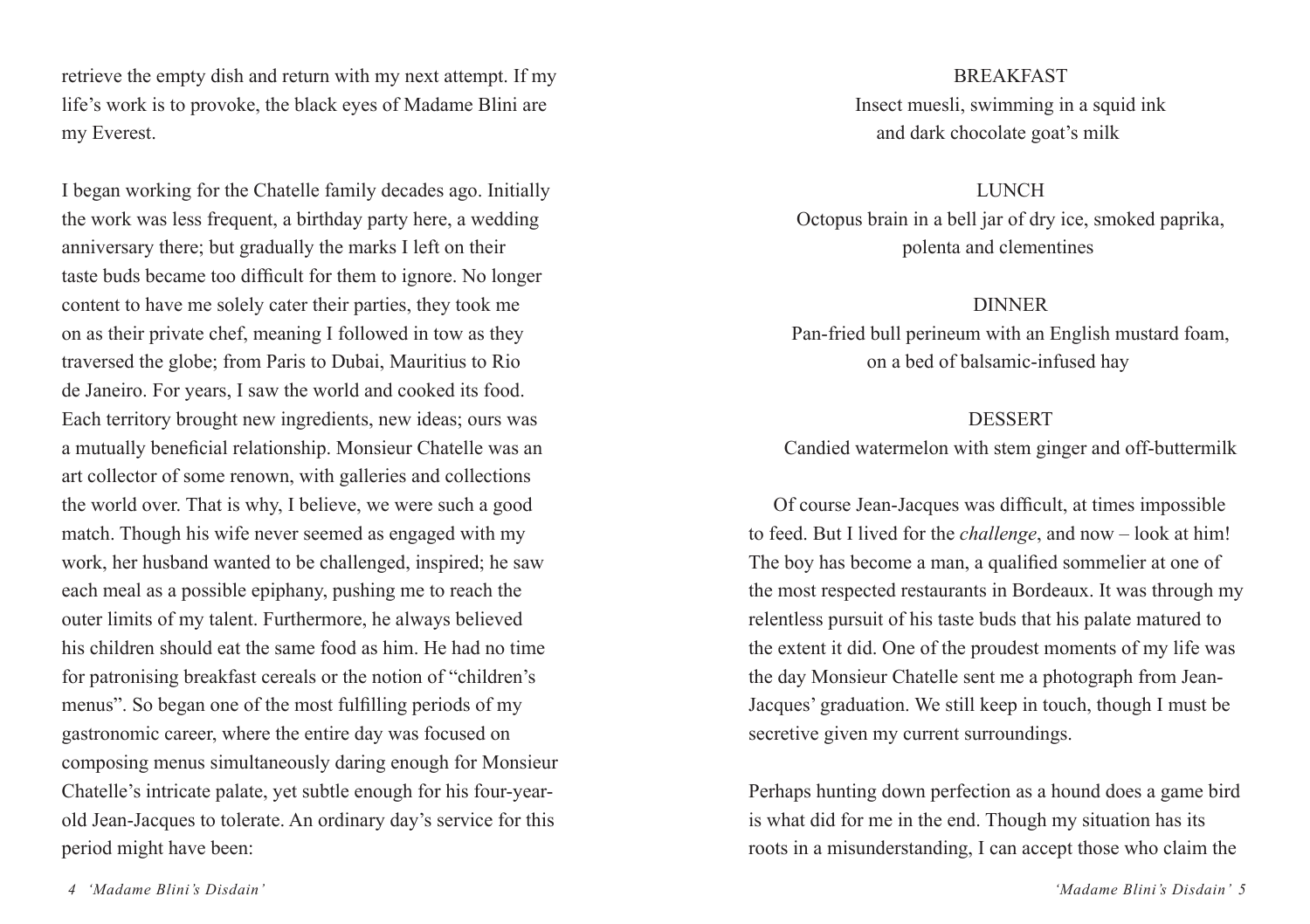once great Arlo Gegenschmäcker pushed things too far; that he made his own bed and for that, he must serve Madame Blini on hers.

The night in question came years into my service for the family. Madame Chatelle was away caring for her sickly mother, and so, with Jean-Jacques asleep, Monsieur Chatelle was the only mouth to feed. As such, there would be no compromise, nothing to hold me back, not Jean-Jacques, not Madame Chatelle, *personne!* It had been a particularly ebullient period of work for me, and perhaps I was drunk on my own brilliance, but the idea for Monsieur Chatelle's dessert had hit me like a lightning bolt. I have always been fascinated by the physics of chocolate, you see; how something solid can melt at mouth temperature, and I wondered if it was possible to serve chocolate in the state at which it melts; not solid, not melted, but *melt-ing*. I had managed to get my hands on some unrefined cocoa nibs, direct from Mali, untouched by man or beast, giving me a chance to bend their structure to my will. I roasted the nibs with white truffle, combined them with sheep's milk and the resulting cocoa-truffle butter, to produce a white-truffle-sheep's-milk chocolate.

But still the question remained of how to serve such a creation. How could it be delivered at the required state of melt-ing, rather than melt-ed? As Monsieur Chatelle was dining alone the chance to shock and surprise got the better of me. Having finished his first seven courses, I made my move. As the stars shone a silver blue above the Chatelles' verandah, I removed my shoes and placed the truffle chocolate in my

mouth. Creeping up behind him I grasped his head in my hands, turning it quickly so our mouths met before he could react. As his stunned lips touched mine, his tongue recoiling in shock, I shifted the truffle chocolate from my mouth to his, as a bird feeds its young, meaning the dessert was delivered *melting*, direct into Monsieur Chatelle's mouth.

Brilliantly designed and flawlessly executed, save for one small detail; Madame Chatelle had arrived home early, to find her husband's lips locked to those of the then great Arlo Gegenschmäcker, his employee and loyal chef. As I said, Madame Chatelle was not as receptive to my art as Monsieur, and so despite my protestations, no matter how much I pleaded that what she had witnessed was not the betrayal she imagined, her mind was made up. If anything, claiming the kiss was just 'pudding' only exacerbated the evening's tensions.

In the subsequent divorce, Madame Blini and I were tossed around as bartering chips, buffeted by the fierce winds of the Chatelles' legal disentanglement. Alas, it was not Monsieur Chatelle who won the remainder of my contract. It was the now Mademoiselle, a scorned woman with plans for revenge.

Oh the black, black eyes, those callous windows into Madame Blini's unknowing soul. This old girl who sits on her bed, and does not react. Can she taste? I sense she must. Surely, her tongue knows of the gifts I bestow upon it daily. *Daily!* Has she not even the awareness to impart gratitude or thanks? *Mais oui*, I am only doing my job, but must she be so cold and robotic? Yes, she's old, but there's life in her yet; surely she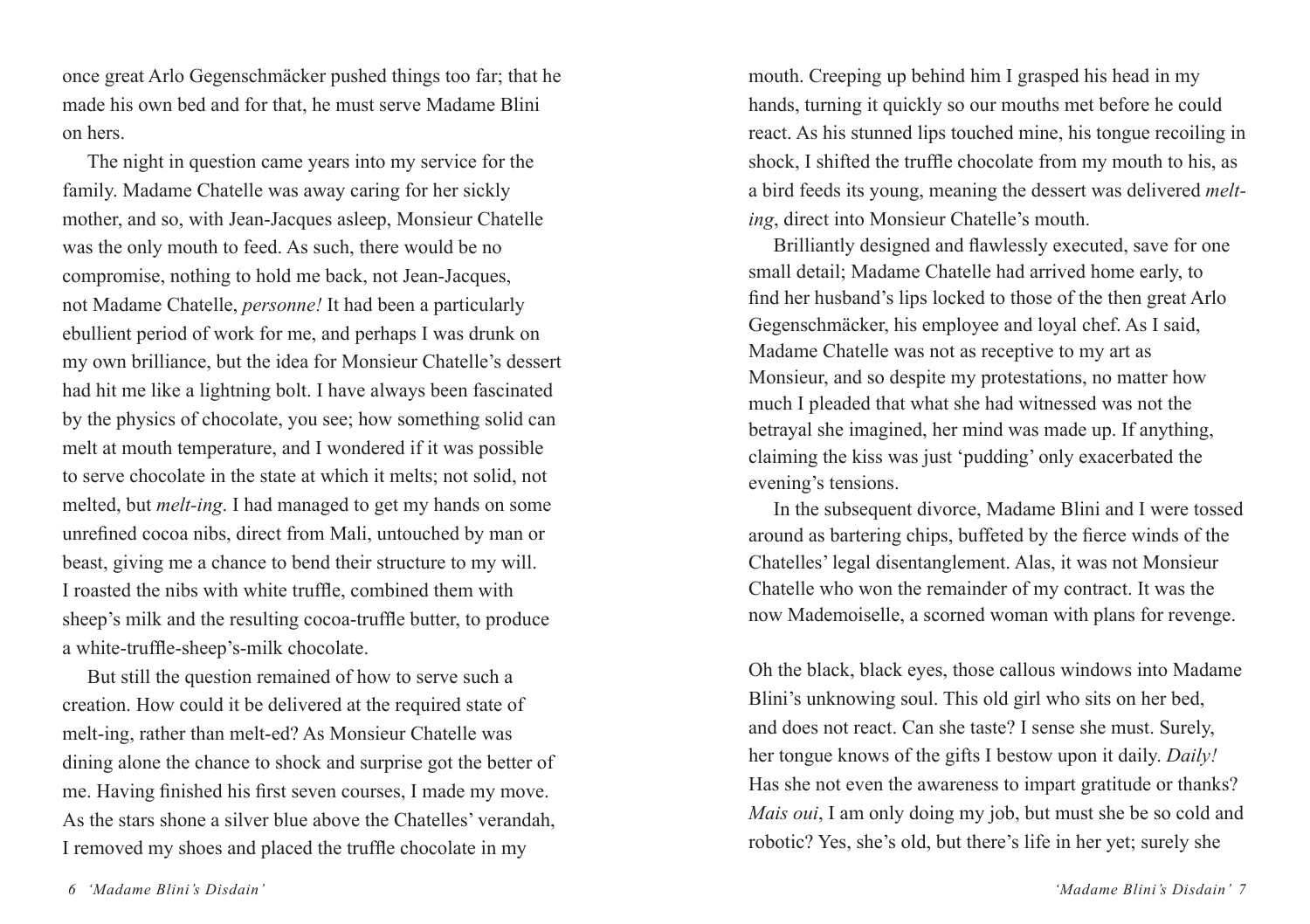can still be surprised, shocked, *provoked?*

Well, if her reticence is wilful, today she has her work cut out. The once great Arlo Gegenschmäcker has awoken with a new determination, a resolve bordering on fervour. He will be 'once' great no longer. Today I scale my Everest. Today I make Madame Blini purr.

I have been preparing for hours, re-reading old menus, sifting through encyclopaedias of ingredients, re-living past triumphs in the hope of fresh inspiration. The King of Spain's 60th birthday, for example, when I created pieces of sushi so tiny they were served in a Petri dish, accompanied by microscopes and tweezers so guests could marvel at how young the roe eggs were; what would Madame Blini make of those? I suspect she likes fish, but my fear is she would see the microscope for the gimmick it is. Or what about the tuna ceviche for Harrison Ford's third wedding, cooked in the lactic acid its own body released during the struggle to free itself from the fisherman's net? Again, my instinct says its flavours are too delicate; if Madame Blini's disdain is due to an inability to savour, everything must be bigger, the ingredients more robust.

The hours pass in a frenzy of research and experimentation, until the menu crystallises in front of me. As the early morning sun trickles through the kitchen's shutters, I gather my first dish, and enter Madame Blini's boudoir.

The first thing that hits me is the murky smell of wet moss and stale mud. This is no reflection on the house's cleaning staff; it's how Madame Blini likes to keep her room. I walk a few paces to her bed and she is already sitting up, perched atop a

mountain of pillows, a swarm of odd socks strewn across the covers.

"Would Madame care for her breakfast?"

Her black, unblinking eyes cut into me like shrapnel, but I do not bend. I take her silence as compliance and place my first dish in front of her.

"Mackerel skins, coated in a thyme egg batter, deep fried and finished with a peanut butter sauce."

I bow and stand aside. She stares at me, and then the food, before lowering her face to the plate and attacking it, barely pausing for breath. She licks the plate clean and returns those black eyes to my face, without a word of thanks or a sound of pleasure. So far, so normal.

"Did Madame enjoy?"

Still nothing.

"Very well." I remove the plate, take it back to the kitchen, and return to her bedside with the second dish.

"For Madame's second course: a blue cheese and prawn head chowder, accompanied by a baby turnip purée and again, a peanut butter sauce."

I place it down in front of her and stand aside. She looks at me, then the bowl, and once again devours the dish, with no thought of closing her mouth or basic manners; the crunch of prawn heads rebounds around the boudoir, pink antennae poking out the corners of Madame Blini's mouth. She finishes, licks her lips, and stares once more, her cold black eyes daring me to flinch. But it is not me who will flinch today. No Madame, today it is you.

"Was this dish to Madame's satisfaction?" Nothing again. I expected as much. Which is why I put